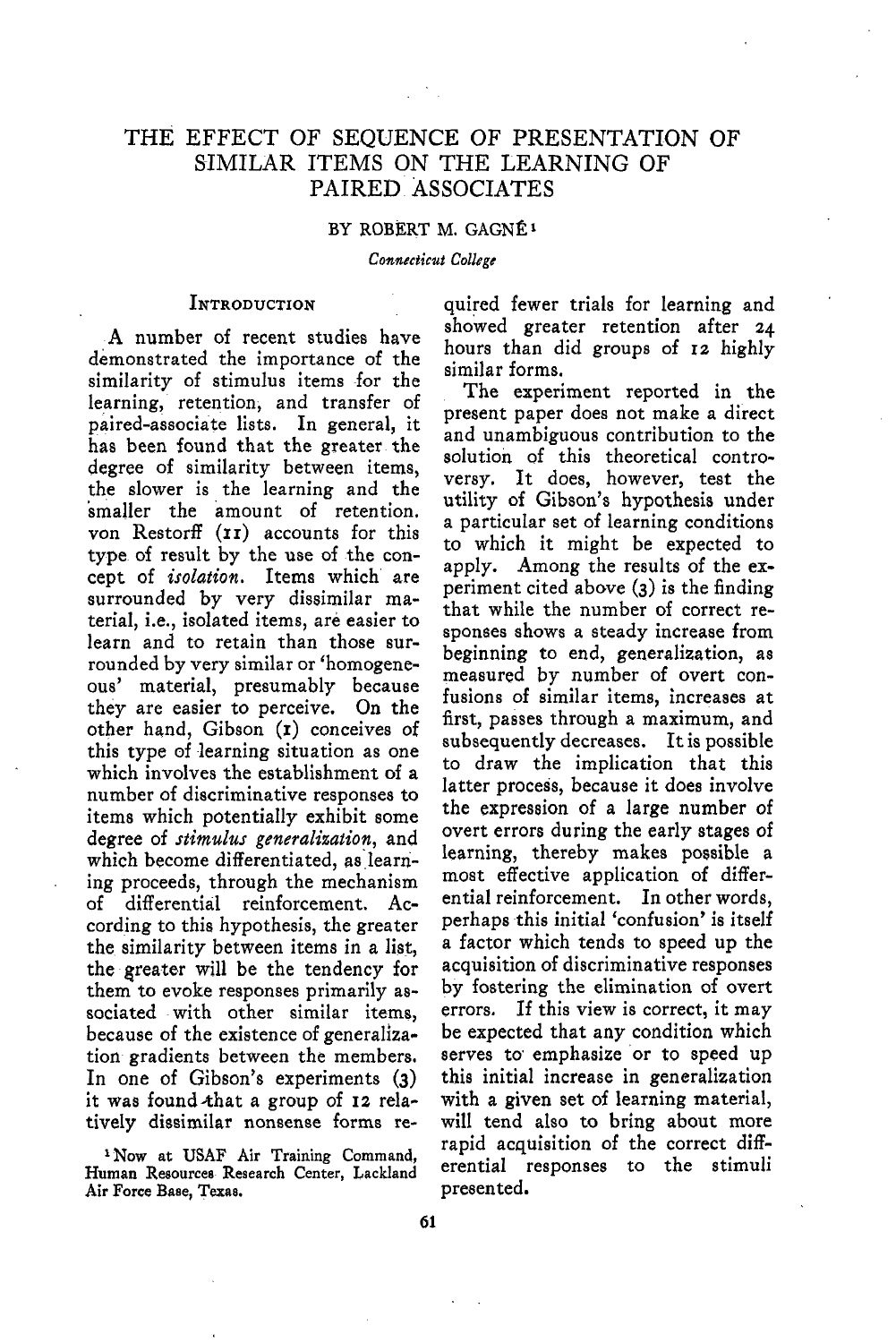One of the conditions which might be supposed to have an effect upon the time of occurrence of initial generalization is the sequence of presentation of paired-associate items. Different sequences can be arranged to give different degrees of emphasis to the similarities of the stimulus items within a group (i.e., different sequences yield different degrees of isolation). The experiment to be described is concerned with the effect of different orders of presentation of items in a single group containing both very similar and very dissimilar components, on the rate of learning of the total group. In a single list of this sort, the items may be arranged to emphasize what von Restorff termed 'isolation' by placing the items in sequence so that the most similar ones are separated maximally by a number of non-similar items. On the other hand, the items may be arranged in such a way as to emphasize the similarity of certain members of the total group, by having the items of the greatest similarity always occur close together in sequence. The latter sort of arrangement should, Gibson's analysis implies, cause the greatest amount of generalization to occur nearer the beginning of the learning process than would be the case in the isolated arrangement. Our hypothesis is that such earlieroccurring generalization should lead to more rapid learning of the material.

In general, studies of paired associate learning have not concerned themselves with effects produced by varying orders of presentation. Instead, care has been exercised in most instances to vary the order of presentation of items from trial to trial in random fashion, in order to distinguish such learning from serial learning, in which subjects are required to reproduce the sequential arrangement of items in a learned list. An exception is the experiment of McGeoch and Mc-

Kinney (9), which compared the rate of learning of paired nonsense syllables and nouns under conditions of unvarying order of presentation with the rate of learning of the same material when the sequence of items was varied from trial to trial. The former condition yielded the faster learning. However, in contrast to this study, the experiment to be reported herein is not concerned with the learning of *serial order* of items. In order to avoid such learning, recall is always measured with the items in random order, whereas the presentation or 'learning' trials are conducted with orders which emphasize similarity or dissimilarity among the items.

The problem investigated here is one which arose in connection with a number of verbal-type skills in the armed forces during World War II. For example, training in aircraft recognition involved the learning by students of a name or designation for each of a group of more or less similar airplane shapes. One of the procedures employed in such training was that of presenting each new item (plane) in conjunction with another item of very dissimilar shape. This method was one, then, in which the attempt was made *not* to present the most similar items together, at least during the same instructional period. It bears some resemblance to the condition which von Restorff terms 'isolation' of items, since it was accomplished by accompanying each item with a very dissimilar item. Although it is readily seen that initial confusion is avoided by such a procedure, this fact does not enable one to predict whether or not the method is an efficient one so far as the learning of the total group of items is concerned. The practical effectiveness of this sequence of presentation for producing rapid learning was compared experimentally with a method which involved the presentation of two very similar items together during the same instructional period (4). Neither procedure was found to have an advantage in producing more rapid learning. It is clear, however, that the two sequences employed in this experiment did not permit a comparison of the con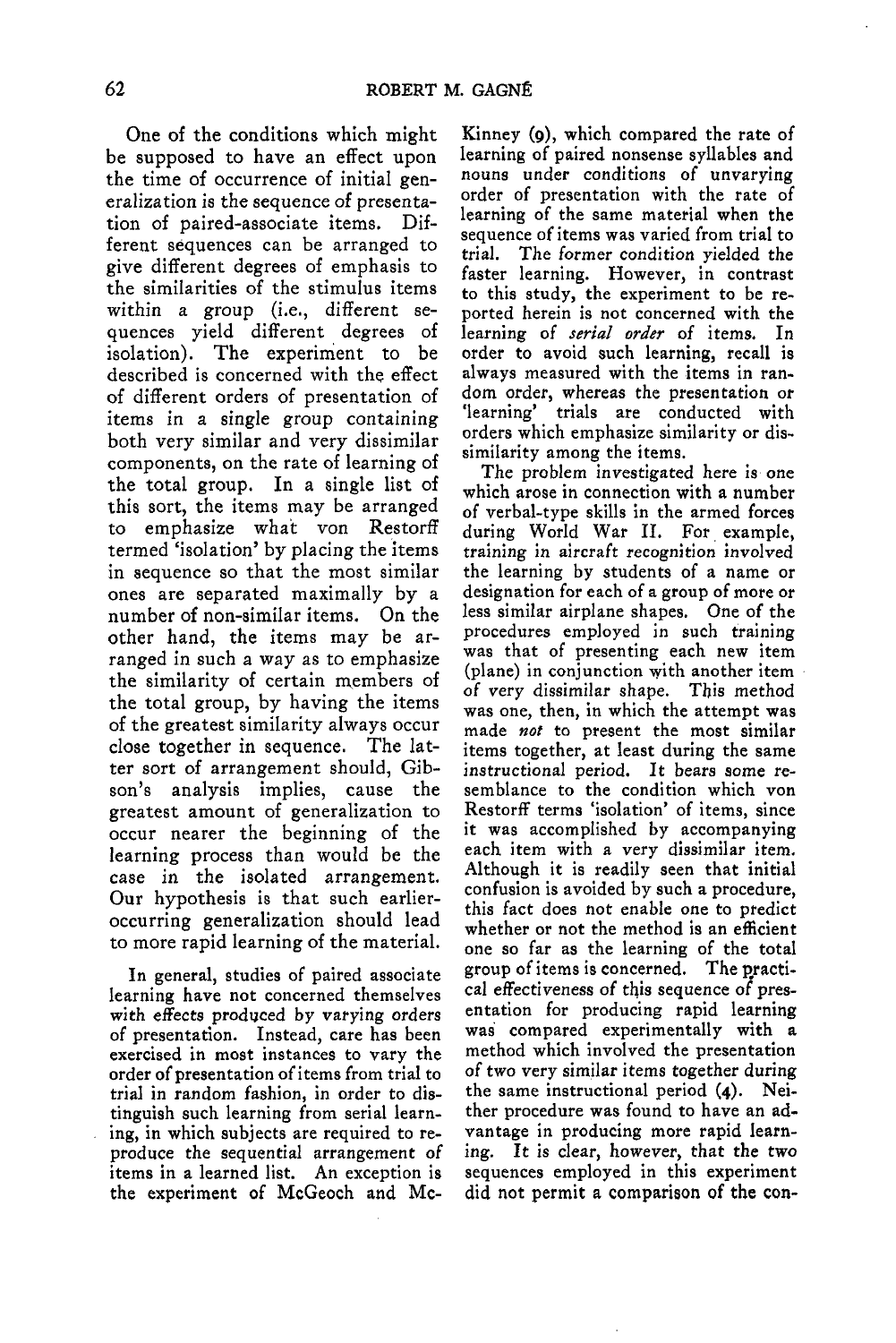dition in which *all* the most similar items are presented together with a condition in which a maximum degree of separation or isolation is given to *all* the most similar items.

Essentially the same problem arose in connection with the training of code reception, in which a group of auditory characters, varying in similarity to each other, was to be learned. Both Spragg (12) and Keller (7) raised the question of the relative efficiency for learning of presenting groups of very similar code characters together in sequence, versus a procedure involving the presentation of closely similar characters with a maximum degree of separation. In these instances, too, no experimental answer was obtained to this question.

## STATEMENT OF PROBLEM

The present experiment is concerned with measuring the extent and time of occurrence of generalization, and the rate of learning of visual form-nonsense syllable pairs when they are presented Under four conditions which represent different sequential arrangements of these items. In one condition, closely similar items are always presented together in sequence; in a second condition, the most similar items are always presented with the maximum degree of separation by dissimilar items in sequence. In order to distinguish the effects of grouping similar items from the effects of grouping as such, a third condition is employed in which sub-groups of non-similar items are always presented together in sequence. The fourth condition provides a control in which the items are presented in varying random order from trial to trial. The first condition, in which the items are presented in a way which emphasizes their similarity, might be expected to produce the greatest degree of generalization, as measured by errors of con-

fusion between similar items, at the beginning of the learning process. On the other hand, if maximum separation is given to closely similar items, as in Condition *2,* generalization should tend to be delayed, and to reach its highest point somewhat later during the course of learning. The experiment to be reported is designed to test these predictions, as well as to discover what, if any, relationship exists between the time of occurrence of maximum generalization and the rate of learning of the total material.

#### PROCEDURE

*Materials.*—A group of 12 nonsense forms was constructed, comprising four different sub-groups of three closely similar forms. Some of the forms employed by Gibson (2) were used to make up.this group. Gisbon constructed three lists of 12 forms each, in which the corresponding forms of the first and second list showed a high degree of similarity. The forms used in the present experiment were selected from these first two lists. The third member of each sub-group was constructed to be very similar to, though not indistinguishable from, the other two. No Attempt was made to measure independently the degree of generalization among the three forms of each sub-group. Gibson's results, however, make it reasonable to assume that a high degree of generalization existed among them. Each form was paired with a threeletter nonsense syllable from the list compiled by Hull (g). Syllables naving the lowest degrees of association value were used. The formsyllable pairs are shown in Fig. I.

The list of 12 members was exposed in four different sequences. Allowing the letters A,  $A_1$ ,  $A_2$ ,  $B_1$ ,  $B_2$ , etc., to stand for the four subgroups of three-membered similar items, these

| $(A)$ $\bigcap$ $p_{EP}$ |  | (c) $\chi$ and                                                  |  |
|--------------------------|--|-----------------------------------------------------------------|--|
| $(A_1)$ $(A)$ vab        |  | $(c_i)$ $\frac{1}{2}$ $\frac{1}{2}$ $\frac{1}{2}$ $\frac{1}{2}$ |  |
| $(A_2)$ $\bigcap$ HUJ    |  | $(C_2)$ $\times$ $\times$ $TUS$                                 |  |
| (8) $8^{\circ}$ JD       |  | $(D)$ $\sum$ FEJ                                                |  |
| $(B_1)$ $\alpha$ MAP     |  | $(D_i)$ $\bigcirc$ vuk                                          |  |
| $(B_2)$ $O_2$ POB        |  | $(Dz)$ $\sum$ war                                               |  |

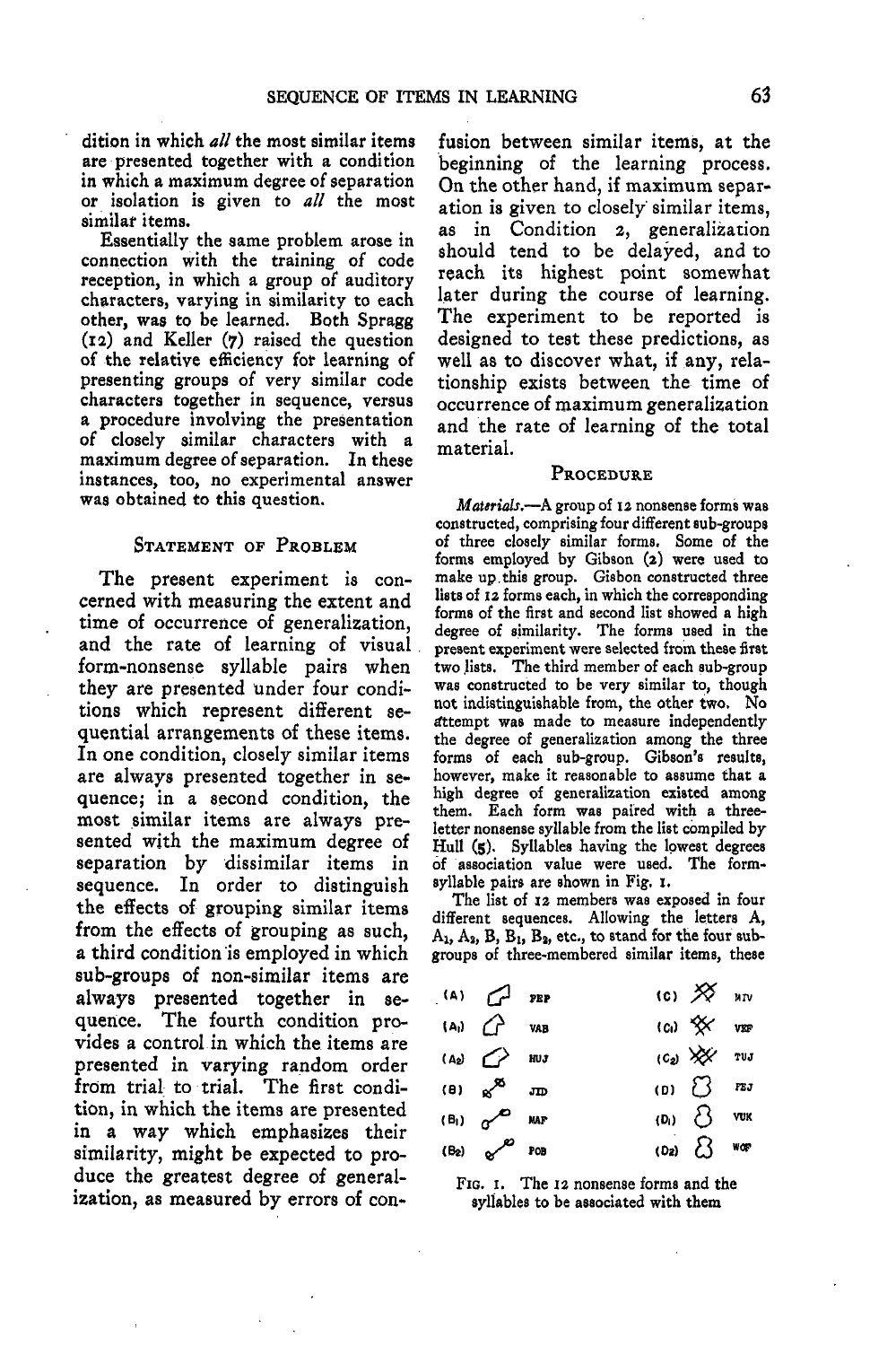conditions were as follows: *Condition i:* The most similar items were always presented together in sequence. On the first trial the order of presentation was A, AI, A2, B, Bi, B2, C, Ci, C2, D, Di, D2. On subsequent trials the order was rearranged in such a way as always to keep the three closely similar items in each sub-group together. For example, on the second trial the items were presented in this sequence:  $B$ ,  $B_2$ ,  $B_1$ , D<sub>1</sub>, D, D<sub>2</sub>, C<sub>1</sub>, C<sub>2</sub>, C, A<sub>2</sub>, A, A<sub>1</sub>. *Condition 2:* In this condition the items were arranged so that the most similar forms would have a maximum degree of separation in sequence. The first trial of this condition was as follows: A, B,  $C$ , D, A<sub>1</sub>, B<sub>1</sub>, C<sub>1</sub>, D<sub>1</sub>, A<sub>2</sub>, B<sub>2</sub>, C<sub>2</sub>, D<sub>2</sub>. On subsequent trials the order was changed, but each similar form was separated by three dissimilar forms in sequence. The second trial, for example, was given in this order:  $C_1$ ,  $B_2$ ,  $D_2$ , A, C2, Bi, D, Ai, C, Bi, Di, Aj. *Condition 3:* This condition was used in order to determine the effect of presenting the items in groups of three, as was done in Condition I, without, however, having these groups contain closely similar items. Four arbitrary groups of three dissimilar items each were consequently arranged. The three items of each group were always presented together in sequence. The first trial of this condition was presented in the following order: C<sub>1</sub>, B,  $D_2$ , A,  $C_2$ , B<sub>1</sub>, D, A<sub>1</sub>, C, B<sub>2</sub>, D<sub>1</sub>, A<sub>2</sub>. In subsequent trials the three members of each (arbitrary) sub-group were rearranged, and the order of the sub-groups themselves was changed. As in Condition I, however, the three members of each arbitrary sub-group were always presented together in sequence. For example, the second trial in this condition was presented in the following order: A, B<sub>1</sub>, C<sub>2</sub>, D<sub>1</sub>, B<sub>2</sub>, A<sub>2</sub>, A<sub>1</sub>, C, D, Dz, Ci, B. *Condition 4:* In this condition the forms were always presented in random order. The order for each presentation trial was the same for each subject. These orders were determined before the experiment began by the use of a table of random numbers.

The lists were made up in accordance with the principles described above by pasting the mimeographed form-syllable pairs onto a sheet of paper cut to the proper size for the memory drum. On each trial, the forms were presented in the same order for each subject who served under a particular condition. A recall trial, in which the forms were exposed without the accompanying syllables, was conducted after each presentation trial in all of the conditions. The stimuli were always presented in random order during recall trials. The particular random order used on each recall trial was the same for all subjects under all conditions. The forms and

their associated nonsense syllables were presented to the subjects on a memory drum which brought each stimulus member into view at the rate of one every two sec.

*Subjects.*—The subjects used in the experiment were undergraduate women college students who. had volunteered for the task. They had studied psychology in at least one course, but were unaware of the purpose of the experiment, except for the knowledge that learning was being measured. Fifteen matched subjects were obtained for each condition of the experiment. The subjects in these four groups were matched on the basis of a learning score, number of syllables correctly recalled on the fourth recall trial of a practice list of form-syllable members which was learned before the experiment proper was begun. This practice list was made up of 12 nonsense forms which were very dissimilar to those used in the experiment itself.

*Experimental Procedure.*—During each session the subject observed the forms and syllables exposed through the window of a memory drum which rested on a table, in front of which he was seated. He began by learning the practice list, exposed to him in four presentation trials, each one of which was followed immediately by a recall trial. The orders of items on both presentation and recall trials were the same for each subject, but varied from trial to trial in accordance with a predetermined random order. The subjects' responses on each recall trial were recorded by the experimenter. The number correct on the fourth recall trial was used as a measure of the amount of learning which had taken place. The following instructions were given to the subject at the beginning of the 'practice' learning:

You will be shown a group of forms, each one paired with a nonsense syllable. Study these pairs so that when the form is shown alone, you can say the appropriate syllable. You will be shown only one pair at a time. Do not try to learn these pairs in any particular order, because the order will be changed every time. The point is to associate a particular syllable with the form with which it always appears. After every presentation of the forms paired with the syllables, you will be shown the forms by themselves in order to see whether you remember the appropriate syllable or not. If you do remember the syllable, tell me and I shall write it down.

After a five-min. rest period the main experiment was begun. The following instructions were given: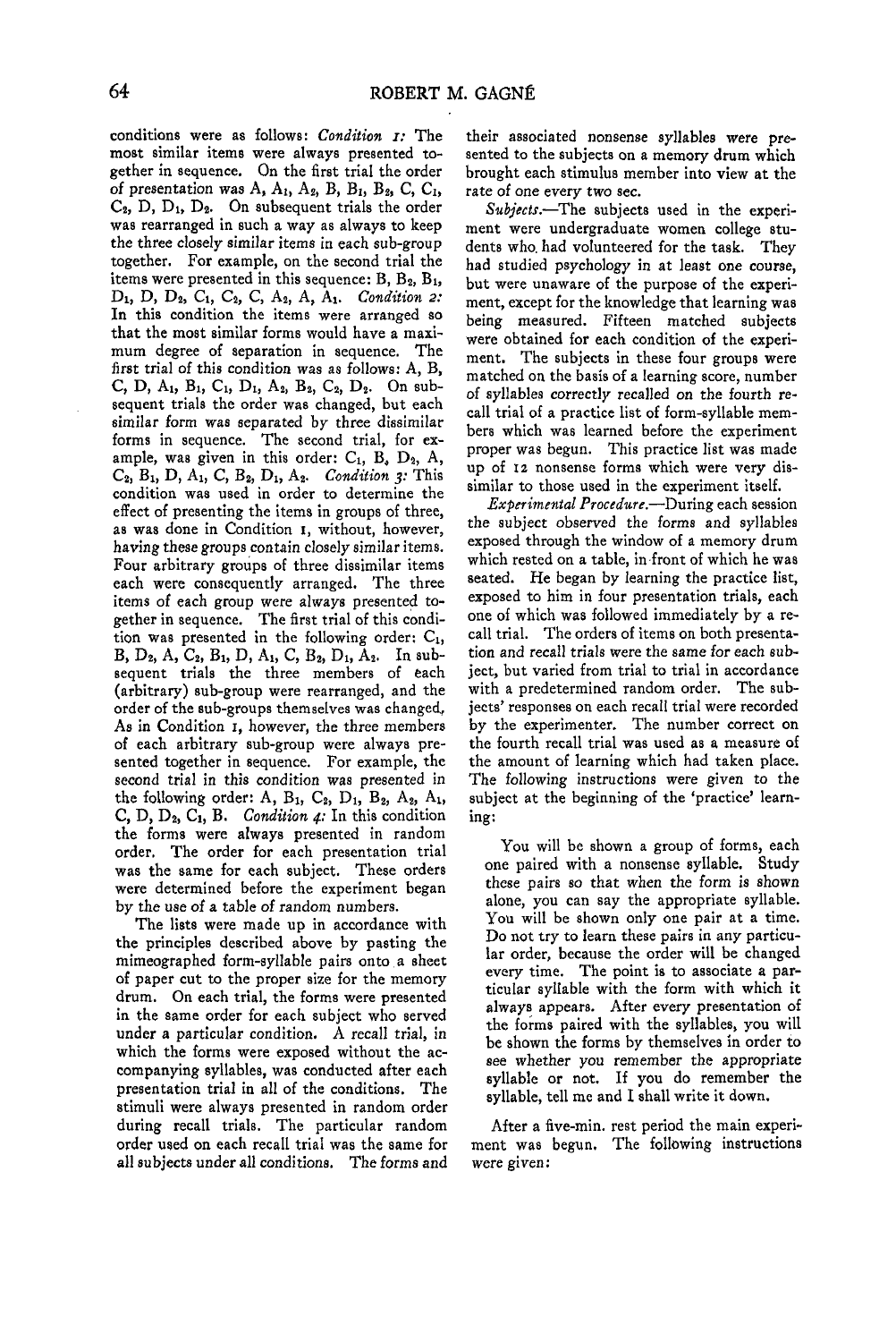Now you will be shown another group of forms each one paired with a nonsense syllable. Proceed just as you did before. Do not try to learn the pairs in order because the order will be changed every time. This time we will continue the learning for a greater number of trials.

Each subject was given 14 learning trials. Three subjects out of the total number achieved a perfect recall trial on the fourteenth trial.

## **RESULTS**

*Learning in terms of syllables correct.* —The average number of syllables correct on each of the 14 trials, together with the standard deviation of each value, is given in Table I, These values are plotted as learning curves for the four groups in Fig. 2.

It may be seen that learning follows esentially the same course in each group for at least 10 trials. Actually, no significant differences in number of syllables correct appear between the scores of any of the groups on the first II trials. Beginning on the 11th trial, the learning of

Group i begins to exhibit a rate which is faster than that of any of the other groups. This advantage occurs in a group which learned the 12 formsyllable pairs under conditions in which the three highly similar items of each sub-group were always presented together. On the other hand, Group 2, which learned the material presented in such a way that each similar item was given the maximum degree of separation, exhibits a curve which is essentially the same as that of a control group (Group 4) in which random orders of presentation were used. The differences which appear in favor of Group I on the last two or three trials cannot be attributed to the grouping of syllables (independently of their similarities), since Group 3, for which grouped presentation of dissimilar items was used, exhibits no faster learning than the control group.

In terms of number of syllables, the differences themselves are not large, though the trend seems fairly clear.

#### TABLE I

### MEANS AND SD's OF NUMBER OF SYLLABLES CORRECT ON EACH OF FOURTEEN LEARNING TRIALS FOR THE FOUR GROUPS OF THE EXPERIMENT

Group I, similar forms presented together; Group a, similar forms given maximum separation; Group 3, sub-groups of dissimilar forms presented together; Group 4, random presentation.  $N = 15$ for each group.

| Trial              | Group I      |          | Group 2 |                  | Group 3 |      | Group 4  |           |
|--------------------|--------------|----------|---------|------------------|---------|------|----------|-----------|
|                    | М            | SD       | М       | SD               | М       | SD   | M        | <b>SD</b> |
| 1                  | 0.73         | o.86     | 0.60    | 0.7I             | 0.47    | 0.50 | 0.60     | 0.88      |
| 2                  | $\Gamma$ .20 | 1.17     | 0.60    | 0.80             | 1.27    | 0.99 | 1.20     | 1.47      |
|                    | 1.47         | 1.20     | 1.67    | 1.19             | 1.67    | 1.44 | 1.87     | 1.58      |
|                    | 2.33         | 1.99     | 2.00    | 1.26             | 2.67    | 1.85 | 2,80     | 1.47      |
|                    | 3.80         | 2.32     | 2.87    | 1.82             | 3.20    | 1.72 | 2.13     | 2.54      |
| 6                  | 3.53         | 2.10     | 3.20    | 1.51             | 3.67    | 2.14 | 3.40     | 2.73      |
|                    | 4.20         | 2.01     | 3.40    | 1.58             | 3.80    | 1.76 | 3.93     | 3.03      |
| $\mathbf{\hat{8}}$ | 4.87         | 2.55     | 4.07    | 1.56             | 4.13    | 1.86 | 4.67     | 2.59      |
| 9                  | 5.40         | 2.47     | 4.33    | 2.3I             | 4.27    | 2.48 | 5.20     | 3.15      |
| IO                 | 6.00         | 3.10     | 4.80    | 2.64             | 4.87    | 2.61 | 5.40     | 3.05      |
| II                 | 6.20         | 2.74     | 5.53    | 2.88             | 5.80    | 1.94 | $5 - 53$ | 3.01      |
| 12                 | .7.20        | $3 - 39$ | 5.80    | 2.8 <sub>3</sub> | 6.20    | 2,81 | 5.60     | 3.65      |
| 13                 | 7.67         | 3.82     | š.8o    | 2.59             | 6.20    | 3.02 | 5.93     | 3.83      |
| 14                 | 8.20         | 3.27     | 6.67    | 2,80             | 6.40    | 3.01 | 6.47     | 3.79      |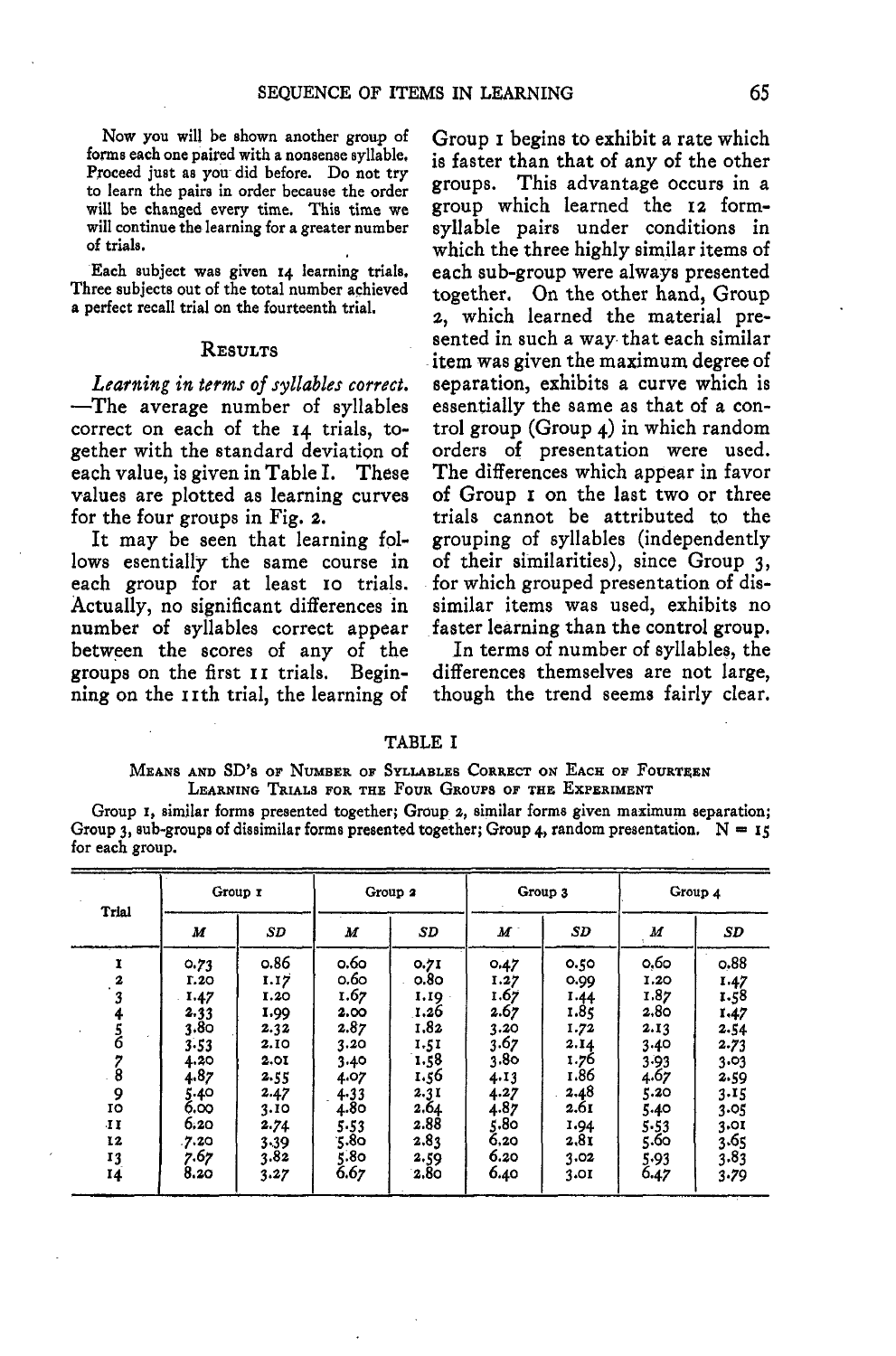

FIG. a. Learning curves for each of the four groups of the experiment, plotted in terms of average number of syllables correct on each of fourteen trials. Group i: similar forms presented together; Group at similar forms given maximum separation; Group 3: sub-groups of dissimilar forms presented together; Group 4: random presentation.

On trial 12, none of the differences between mean values for Group i and the other groups are significant.<sup>2</sup> On trial 13, differences significant at the 5 percent level or better appear between the mean values of Group i and Groups *2* and 4, and on trial 14, between the mean values of Group i and Groups 3 and 4. If the scores for Groups 2, 3, and 4 are averaged together (since there are no significant differences between them), the following CR's are found for the differences between these means and those of Group i on trials 13 and 14: 1.69, 1.97. Differences of this sort in

•Tests of significance for syllables correct involved the use of a formula for the standard error of means of groups correlated with a matching criterion. The correlation coefficients between score on trial 4 of the preliminary learning task and trial 14 of the experimental task were as follows: Group i, .38; Group 2, .84; Group 3, .60; Group 4, .82,

favor of Group i would be expected to occur by chance with probabilities of 4.6 percent and 2.4 percent, respectively. The significance of these differences on the last two trials of learning seems reasonably well established by these data.

*Occurrence of overt errors.*—The average number of overt errors, with standard deviations, on each of 14 learning trials for the four groups of the experiment, is presented in Table II. These values are plotted by averaging successive sets of three trials (using trials 13 and 14 as the final set) in Fig. 3.

The average overt errors of Group I rise to an early maximum and then progressively decline. In contrast, the errors of each of the other groups show a more gradual increase during the early stages of learning, and subsequently, at least in the case of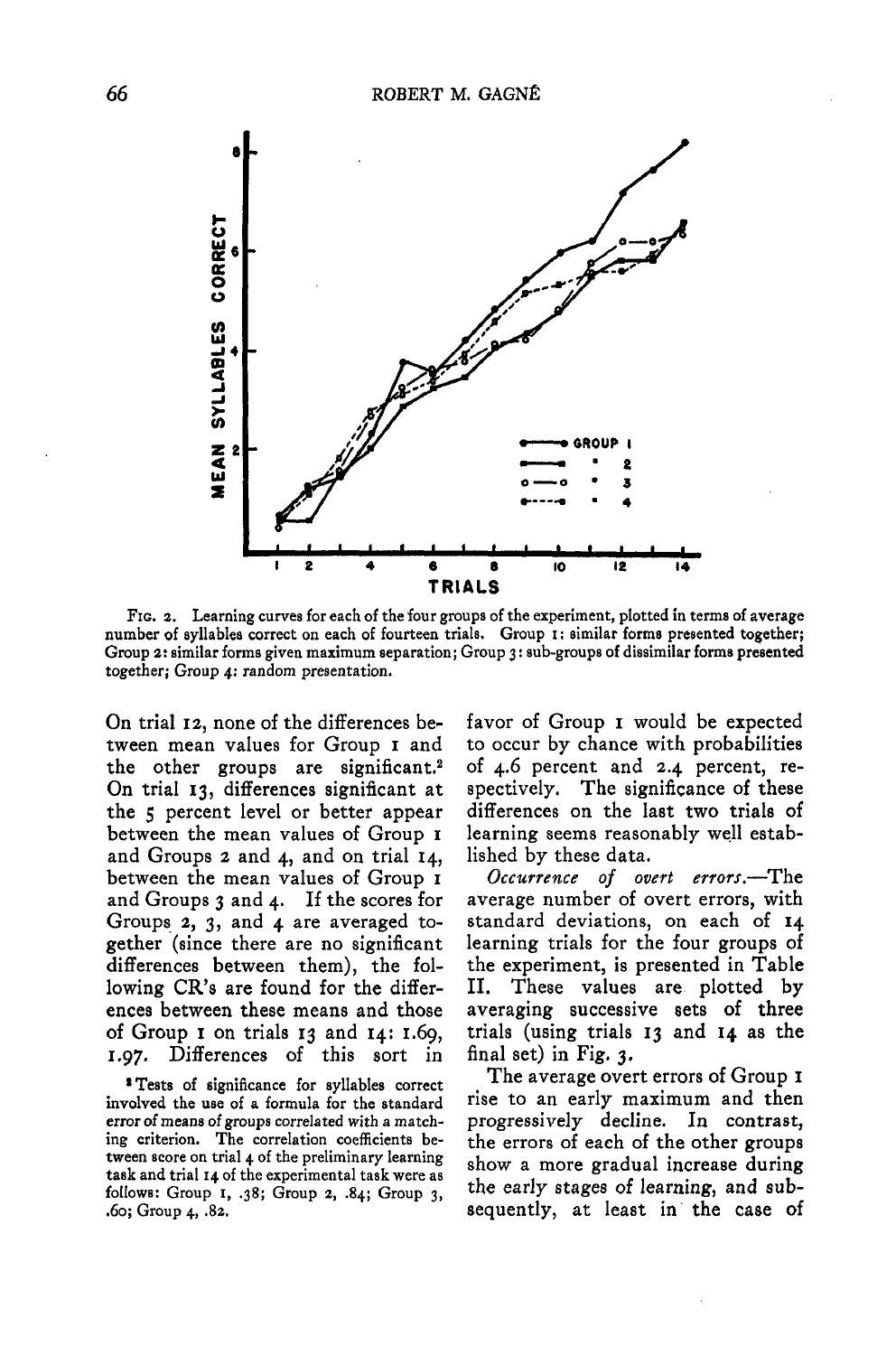Groups 2 and 3, a gradual decline. But the sharp decline of errors in Group I following trial 9 is striking in comparison with that of the other groups.

From these data, then, it appears that the procedure of presenting the most similar forms close together in sequence has brought about an increase in generalization during the beginning stages of learning followed by a marked reduction as learning proceeds. On the other hand, in those groups in which the sequences of presentation involved separation of highly similar items, the amount of generalization appears to increase more slowly, and to decrease gradually during 14 learning trials. It might be expected that the increase in overt errors would be slowest of all in the condition of Group 2, in which similar items were presented with maximal isolatipn, but the data do not support this expectation. As a possible explanation, it may be pointed out that the condition of random presentation

2.67 2.47 1-73 i. 80 1-44 2.02 1.44 1.38

3-73 3.80 3.60 3.67

is not too different from that of maximal separation, in the sense that probability favors the separation of similar forms by at least one dissimilar form. However, random presentation turns out to be considerably different from the sequence employed with Group I, since the probability of three forms falling together in sequence, even on a single trial, is rather slight. In view of this, it is perhaps not too surprising that the errors of Group 2 do not differ markedly from those of Group 4. The data of Group 3 for number of errors are also close to those of Groups 2 and 4. This bears out the indication given by the learning scores, that the factor of grouping as such does not play a significant part in determining the results obtained with Group i.

The points of maximum mean errors which appear in Fig. 3 for Group i on trials 4-6, and for Group 2 on trials 7-9 are not significantly different from the values in the other groups. However, the marked reduction in the

| MEANS AND SD'S OF NUMBER OF OVERT ERRORS ON EACH OF 14 LEARNING                                                 |  |  |  |  |  |  |
|-----------------------------------------------------------------------------------------------------------------|--|--|--|--|--|--|
| TRIALS FOR THE FOUR GROUPS OF THE EXPERIMENT                                                                    |  |  |  |  |  |  |
| n an de Massachus (m. 1955), a chéad an Chaidh Chaidh an dealbhaile an dealbhaile an dealbhaile an dealbhaile a |  |  |  |  |  |  |

, Group *i,* similar forms presented together; Group 2, similar forms given maximum separation; Group  $3$ , sub-groups of dissimilar forms presented together; Group  $4$ , random presentation.  $N = 15$ 

for each group. Trial I 2 3  $456$ 7 8 9 10 Group i *M* 2.27 3-87 4.80 4-93 4.4° 4-73 4'73 4-13 3-67 3.80 *SD* 1.48 1.92 1.83 1.92 2.44 2.39 1-54 2.28 1-77 2.20 Group *a M* 1.87 2.87 3-13 3.20 4-53 3-93 S-33 4.20 4.67 3.80 *SD* 2.15 2.65 2.45 2.68 2.19 2.70 1.71 1.72 2-3S 2.01 Group 3 *M* 2-73 3.20 4-33 4.27 4-S3 4-33 4.27 443 4-73 4.27 *SD* 2-75 3.09 2.78 2.74 2.76 2.63 2.40 2-54 2.87 2-S4 Group 4 *M* 2.00 3-13 3-73 3-47 4.00 4-13 4.20 3-67 3-67 3-27 SD 1.97 2.56 2-57 2.60 2.56 2-79 1.84 2-35 2.08

2.27 2.04 2.27 2-79 3-S3 3-73 3-93 3-93 2.25 2.67 2.96 2.72

3-67 3-73 3-93 3.80 2.02  $2.75$ <br>3.36 3-10

#### TABLE II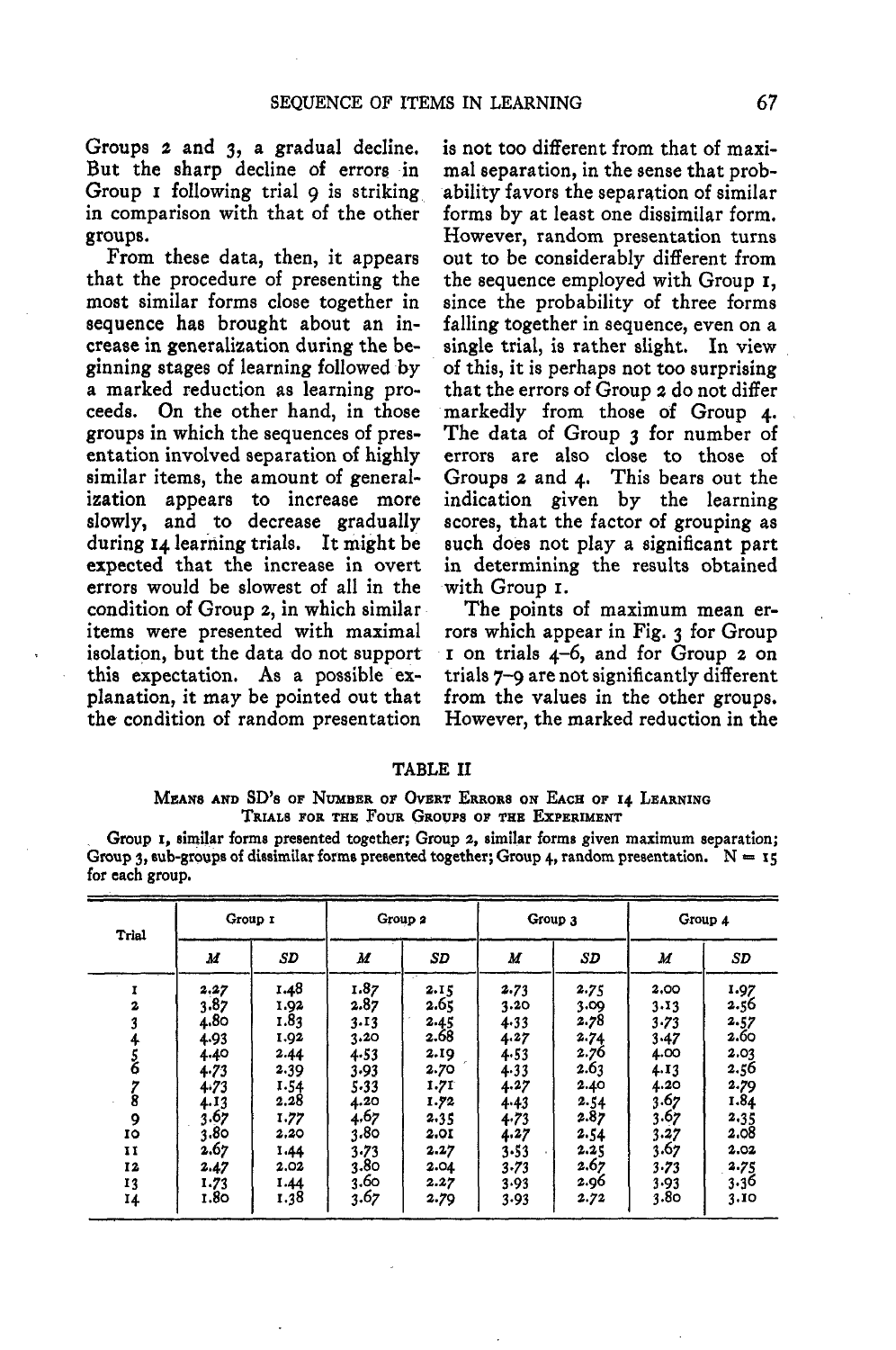

FIG. 3. Average number of overt errors for each of the four experimental groups, on successive three-trial stages. The final point represents the average of trials 13 and 14. Group I: similar forms presented together; Group *2:* similar forms given maximum separation; Group 3: sub-groups of dissimilar forms presented together; Group 4: random presentation.

errors of Group i does have statistical significance. On trial 12, the mean values for Groups I and *2* are significant at less than the five percent level. For trials 13 and 14, the values for Group I differ from those of each of the other groups, as indicated by *t's* ranging from 2.20 to 2.60. The probabilities of obtaining such error differences in favor of Group I by chance range up to two percent. Thus, these data show a significant reduction in overt errors on the final trials of the learning, correlated with the increase in learning score (number of syllables correct) previously described.

The question of the adequacy of the error measure employed needs some discussion. Can number of overt errors be said to be a measure of generalization tendency? Gibson (2) employed a somewhat different measure, namely, number of overt responses indicating confusion with highly *similar* forms. In her study, this measure was clearly distinguished from that provided by number of overt errors indicating confusion with *dissimilar* forms. One of the implications of Gibson's hypothesis is, in fact, that a greater number of similartype errors should occur than dissimilar-type errors, and this was her experimental finding.

An analysis of type of errors, using the data of the present experiment, shows one result which is in accord with Gibson's hypothesis. This can be seen by comparing the percentages of Type A (similar-type) and Type C (dissimilar-type) errors for each of the four experimental groups, given in Table III. In each case the greater degree of confusion, and according to Gibson's hypothesis, the greater degree of generalization, is with the highly similar forms.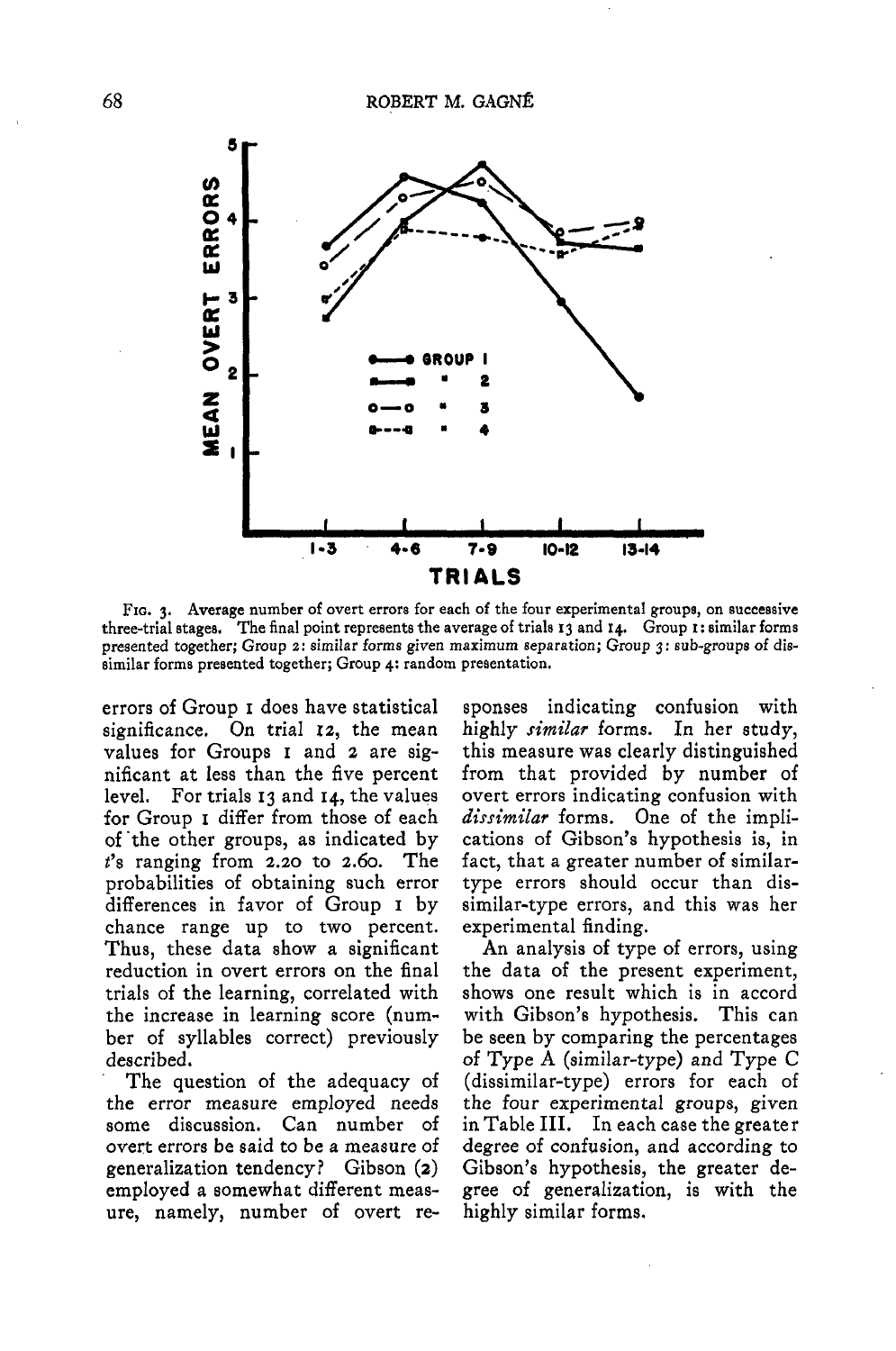#### TABLE III

#### NUMBER AND PERCENT OP THREE TYPES OF OVERT ERROR IN THE FOURTEEN LEARNING TRIALS OF EACH GROUP

Type A, response associated with a highly similar nonsense form; Type B, response associated with none of the forms, but which bore a resemblance to one or more of the actual syllables used; Type C, response associated with a dissimilar nonsense form.

| Group | Type A Error             |                      | Type B Error                    |                      | Type C Error          |          | <b>Total Errors</b>      |                          |
|-------|--------------------------|----------------------|---------------------------------|----------------------|-----------------------|----------|--------------------------|--------------------------|
|       | N                        | %                    | N                               | %                    | N                     | %        | N                        | %                        |
| 2     | 222<br>243<br>163<br>172 | 30<br>31<br>19<br>23 | $\frac{454}{506}$<br>652<br>484 | 60<br>64<br>77<br>64 | 76<br>40<br>32<br>102 | 10<br>13 | 752<br>789<br>847<br>758 | 100<br>100<br>100<br>100 |

However, the percentage of similartype errors found in the present study is considerably less than that which Gibson found. The total percentage of similar-type errors reported in her study is 82 percent. In contrast, our data show the greatest proportion of errors to occur in the category labelled Type B, with percentages ranging from 60 percent to 77 percent in the different groups. Type B errors were difficult to interpret. By far the greatest number of them indicated confusion between more than one item of the list. For example, for figure  $B<sub>1</sub>$ , the correct response was MAF. Similar form  $B_2$  had the associated response FOB. The subject said POF. This appears to be a case of a similar-type error, until it is pointed out that a dissimilar form,  $D_2$ , had the associated response WOF. It seemed to the author impossible to answer the question as to whether the response POF indicated a confusion of  $B_1$ —MAF with  $B_2$ —POB or with  $D<sub>2</sub>$ —WOF. A smaller proportion of B-type errors consisted of responses in which a letter appeared in a position which it had in none of the items of<br>the list. For example, one subject For example, one subject said POM for FOB. Again it is conceivable that this response indicates confusion with MAF (since this does contain an 'M'), a response as-

sociated with a highly similar form, but it is impossible to say with certainty. For these reasons, it was found impossible to classify Type B errors into categories of similar-type and dissimilar-type confusions.

It is difficult to identify the reason for the difference between our results and those of Gibson with respect to this matter of the percentage of overt similar-type errors. It may be that one should consider the syllables, as well as the forms, as one of the possible sources of confusion (generalization). As a syllable, FOB is undoubtedly more like WOF (a response associated with a dissimilar form) than it is like MAF (a response associated with a similar form). The syllables which Gibson used are not reported, and our own data are quite inadequate to test such a hypothesis. At any rate, it must be admitted that *type of error* appears in ,the present study to be a highly insensitive measure of the direction of generalization tendencies.

One fact about the errors found in the present study is perfectly clear: They all represent confusions of items *within* the list. Not a single clear-cut case was encountered in which an overterror could be said to be entirely 'new,' or different in the sense that it contained as many as two con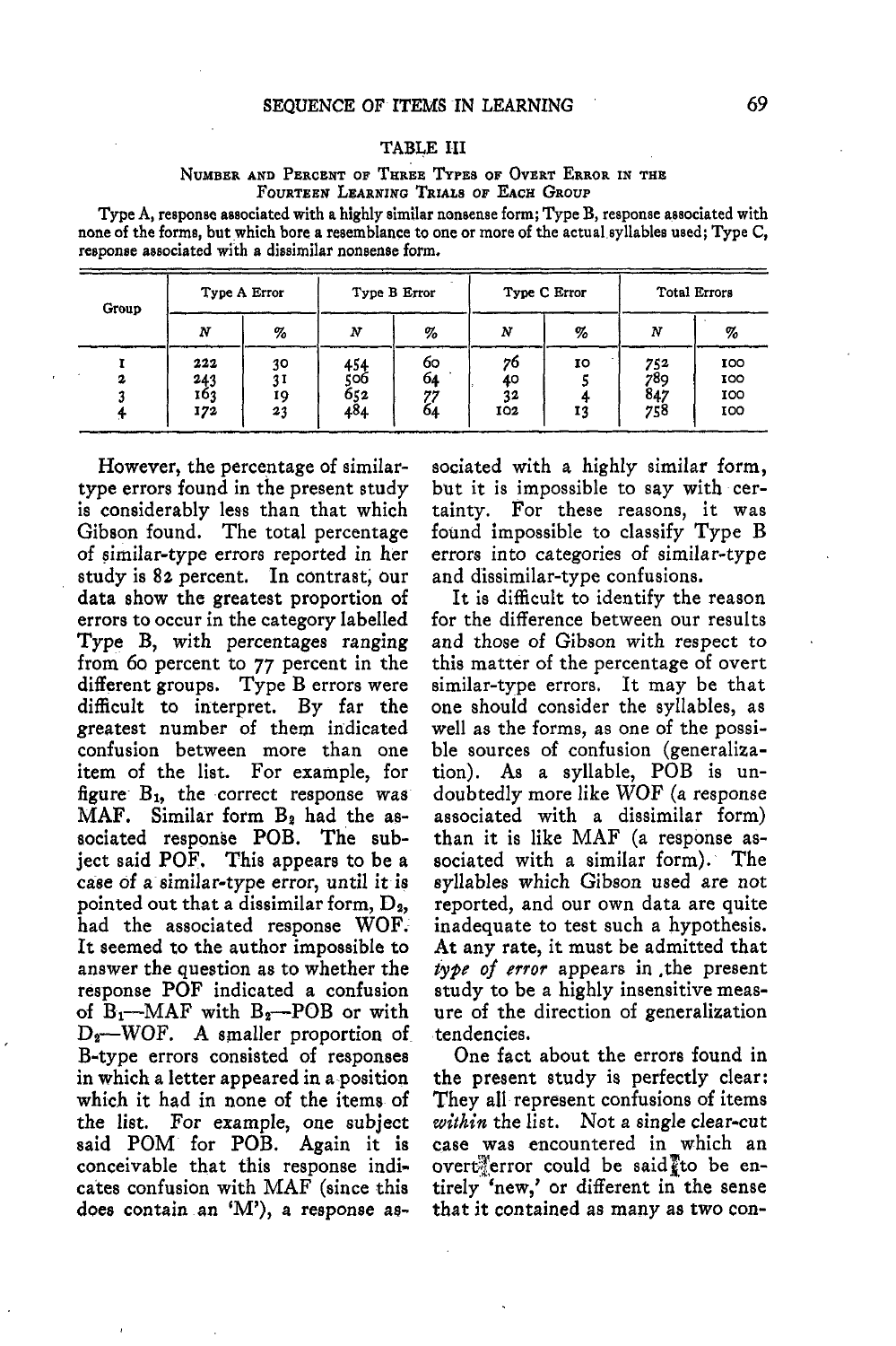sonants which were not in any of the twelve syllables of the learning list, and only an occasional isolated case of an error containing even one such consonant. Pronounceable consonants not included in the syllables of the list were G, L, N, R, S, X, and Z. (Diphthongs might also be considered to fall in this category.)

On the basis of this evidence, it may be said that number of overt errors, regardless of type, is a good measure of *intra-list confusion.* To phrase this in another way, one may define *generalization* as the tendency of a given stimulus to evoke a response primarily associated with a second stimulus from which the first must be differentiated. The degree to which such differentiation has up to a given time failed to occur is, of course, the degree of intra-list confusion, and is measured by the number of overt errors. This is the sense in which the term generalization has been used in describing our findings with regard to the occurrence of overt errors. Although Gibson employs a different measure, the two are not basically in conflict. In the author's judgment, the present results provide additional evidence in support of the hypothesis Gibson has advanced.

## **DISCUSSION**

The data of this experiment indicate that a method of presentation of paired associates which emphasizes intra-list similarities by having the most similar items appear together in sequence results in more rapid learning of the total set of material than does a method of presentation which emphasizes sequential separation of similar items. When the closely similar items are grouped together, a high degree of confusion, exhibited by the occurrence of a large number of overt errors, takes place toward the beginning of learning. This is followed by a period of rapid reduction in the number of errors as learning continues. In contrast, when the highly similar items are separated in sequence by dissimilar items, the number of overt errors increases more slowly, and decreases more slowly after reaching a maximum, as learning proceeds.

As a first step in interpreting these results, it may be suggested that the presentation of items in similar groups somehow leads to the making of a greater number of overt responses during the early stages of learning. Many of these responses are wrong, though a considerable number are correct. (Examination of Figs. 2 and 3 will show that Group I made as many correct responses, and many more incorrect ones, on trials 1-6 than did any of the other groups.) The fact that they are *overt,* however, means that the differential reinforcement provided by the subject's knowledge that they are right or wrong can be most effectively applied. Consequently, the learning of the required discriminations proceeds more rapidly than it does in the groups which made fewer overt responses. Those who like to emphasize the importance of active responding for the process of learning can find support for their views in these results.

Why does the presentation of similar items in groups encourage the making of a greater number of overt responses, correct and incorrect, than does presentation of similar items separated in sequence by dissimilar ones? The present experiment does not present evidence to answer this question. One speculation might run somewhat as follows: The subject first encounters the stimulus form A and makes the correct response to it. Either next, or at some later time, he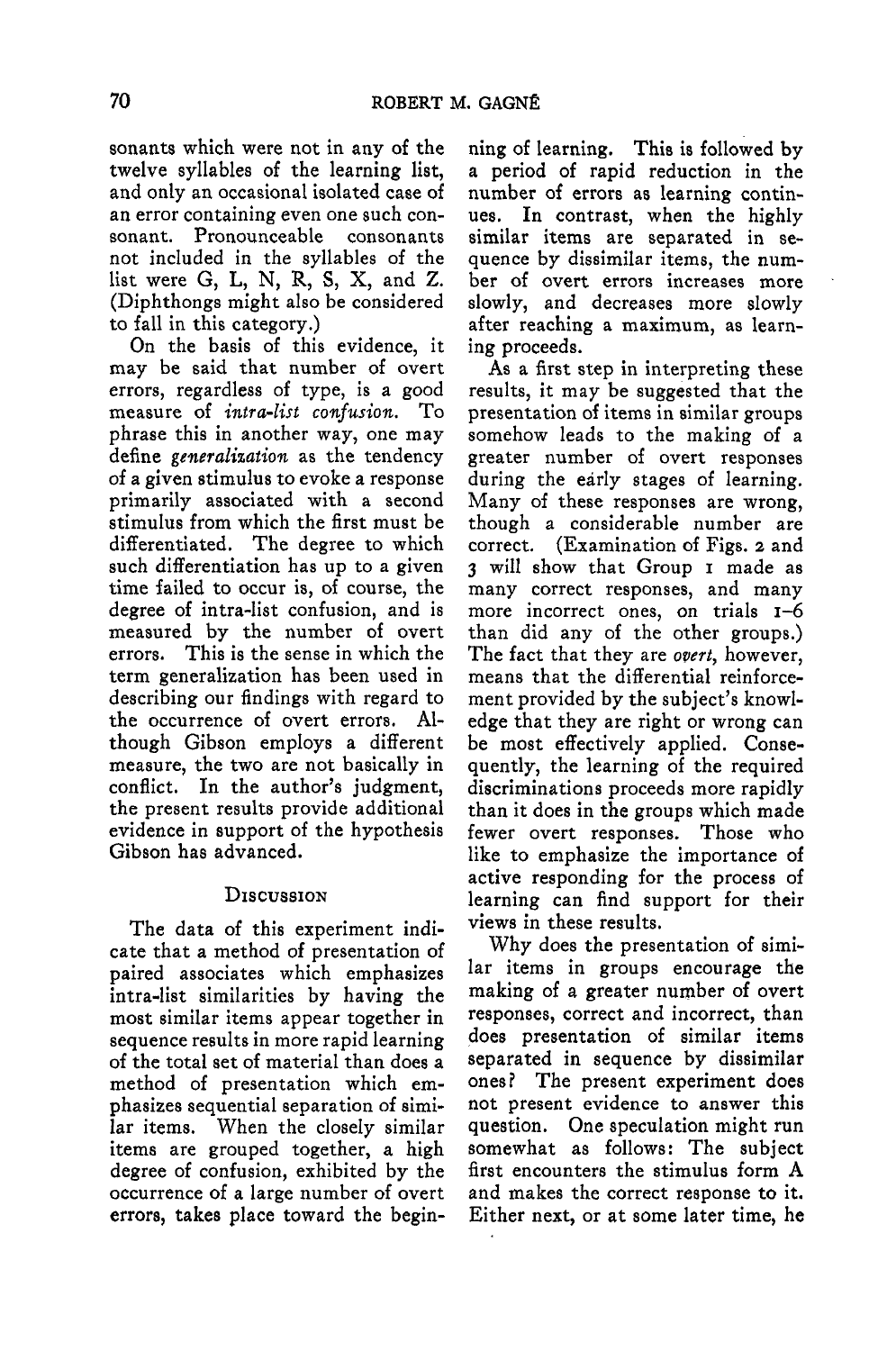sees the similar form  $A_1$ , which tends also, because of the mechanism of generalization, to evoke this same response. However, the subject overcomes this relatively strong generalization, tendency when he gives the correct response (which he sees before him) for stimulus A<sub>1</sub>. Thus the process of differentiation begins. process of differentiation When  $A_1$  is encountered immediately after A rather than at some later time, it may be that the immediate neural effects of A (i.e., the stimulus trace: *cf.* 10, 6) arouse stronger response tendencies than would be the case if a longer time were permitted to elapse between the appearance of A and the appearance of  $A_1$ . If such were the case, one would expect stronger correct response tendencies and also stronger generalized (incorrect) response tendencies to be engendered when  $A_1$  followed  $A$  immediately.

The author has few illusions concerning the possibility of testing such a conjecture with the method of paired associate learning in human subjects. It does, however, suggest one kind of experimental question which might be investigated at this level: Are the results of the present experiment which favor grouped presentation of highly similar forms attributable to differences in separation in the sense of *intervals of time (cf.* previous paragraph), or to separation in the sense of *intervening dissimilar items?* An experiment conducted to answer this question would, of course, have to be designed so as to control the well-known effects of rate of presentation on learning (8).

It may be quite possible to conceive of the results of the present experiment in terms of the concept of 'isolation,' though the author does not believe that such an idea has the predictive efficiency of the Gibson hypotheses. At first glance, it would

seem that the present data indicate an unfavorable effect upon learning of a condition stressing isolation (Group 2) as compared to one in which nonisolation or 'crowding' (Group i) is present. But it may be that we are changing the original meaning of isolation, when we try to apply it in this way. As von Restorff used the term, it was supposed to account for the fact that a *single* item was learned more readily if surrounded by dissimilar items than by similar items. In the case of the present results, though, we are asking whether an item (or items) *plus* all the surrounding items are as a whole learned faster in one sequence than in another. The item A<sub>1</sub> might very well be learned more rapidly when surrounded by B and  $D_2$ , than when embedded between A and A2. But what about the total learning of  $A_1$ , plus  $A_2$ ? When similar forms such as these occur together, it is possible to conceive of the whole group as being isolated, since it is surrounded by<br>eroups which are dissimilar. This groups which are dissimilar. could account for the ease of distinguishing one group from another, but by itself it seems not to have a clear application to the problem of learning to distinguish the forms *within* each group. It may be noted that Gibson's hypotheses predict both kinds of discrimination equally well.

To turn finally to the related practical learning problem previously outlined: The results of this experiment give a fairly unequivocal answer to the question of arrangement of material in the learning of such skills as aircraft recognition and code reception. Presenting the material in groups of highly similar items, and giving emphasis to the distinctions between them, would appear to be a more efficient procedure than presenting similar items separated by dissimilar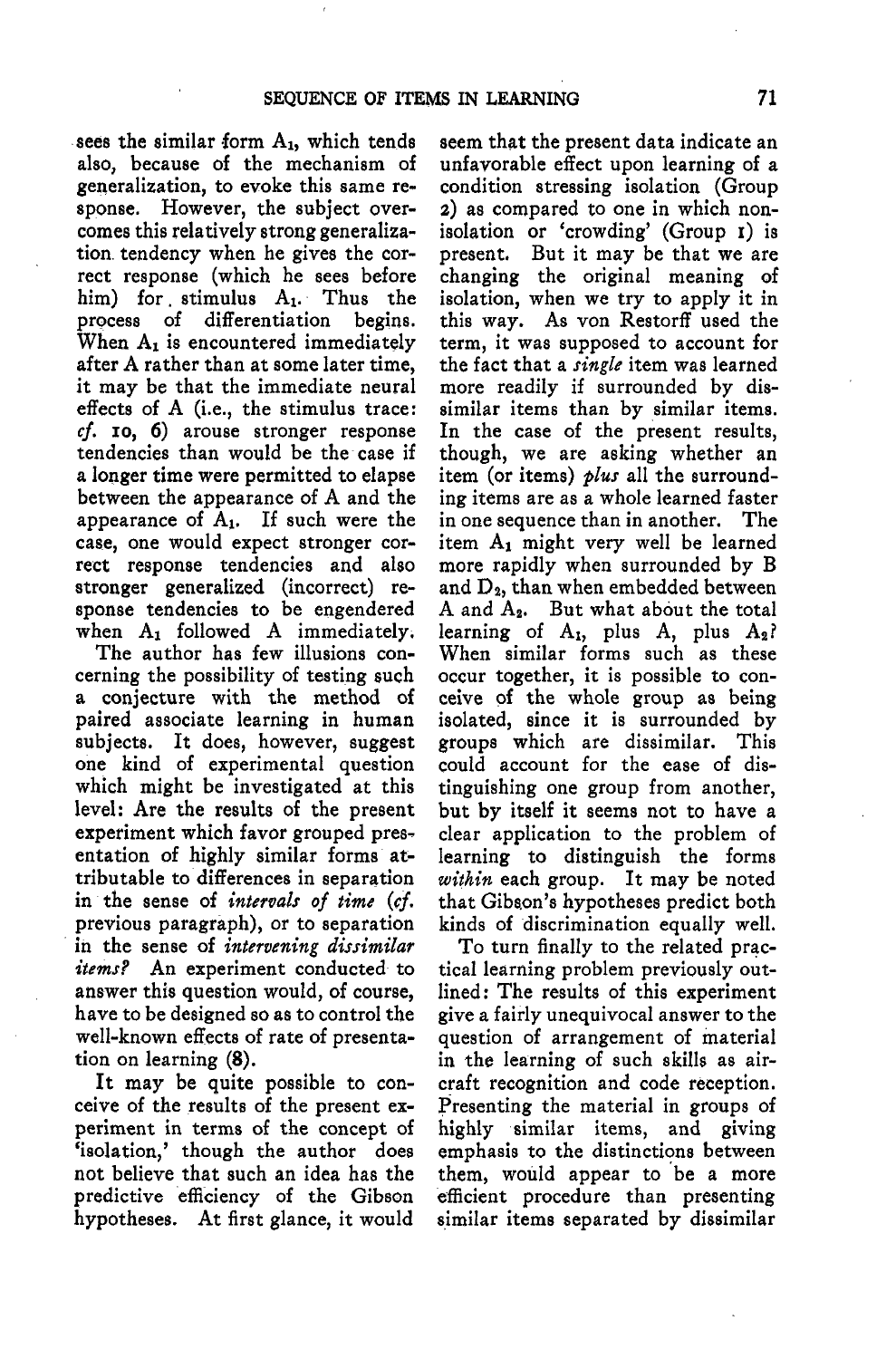ones. The initial confusions of the subjects may be much more evident with the former procedure, but according to the present results, this is an indication of more active learning, which will lead more rapidly to proficiency in the required skill.

## **SUMMARY**

An experiment was conducted to determine the effect of sequence of presentation on the learning of 12 nonsense form-nonsense syllable paired associates, containing four dissimilar sets of three highly similar forms. Four different sequences were employed. In the first, the most similar forms were always presented together in sequence. In a second, each similar form was given the maximum separation by dissimilar forms. A third condition tested the effect of 'grouping' by the presentation of four sub-groups of three dissimilar forms, the members of each sub-group always appearing together in sequence. A fourth condition utilized a pre-determined random sequence of presentation. Four matched groups, each containing 15 subjects, learned the 12 items, one group under each of the conditions. Fourteen learning trials were given. Measurement was made in terms of number of syllables correct on each trial, and in terms of number and type of overt errors. The results may be summarized as follows:

i. Significant differences on the final two trials of learning, in terms of number of syllables correct, indicate more rapid learning for the group to which the items were presented with highly similar forms together in sequence. No differences were found between the scores of the control group and those of the group to which the items had been presented with maximum separation of similar components. Likewise, no effects of grouping, as such, were discovered.

2. In the case of overt errors, again the only significant difference found was in the striking reduction occurring on the final three learning trials in the group to which similar forms were presented together. The overt errors of this group appear to rise to an early maximum and to decline rapidly. When similar items are given separation by dissimilar ones, as in the other three groups, the rise and decline in number of overt errors are more gradual.

3. A greater percentage of errors to similar forms occurred than of errors to dissimilar ones, in all groups. The greatest proportion of errors in each group, however, was of a 'mixed' type, indicating confusion between more than one item *within* the list. Number of overt errors is conceived as a measure of generalization, in the sense that it indicates the degree of lack of differentiation between items to be discriminated.

4. The results are discussed in relation to the hypothesis of intra-list generalization proposed by Gibson (i) and to the concept of isolation employed by von Restorff  $(11)$ .

5. Practical implications for training in such skills as aircraft recognition and code reception are discussed. The experiment gives evidence in favor of a method of presentation in which groups of highly similar items are given together.

(Manuscript received February i, 1949)

#### **REFERENCES**

- 1. GIBSON, E. J. A systematic application of the concepts of generalization and differentiation to verbal learning. *Psychol. Rev.,* 1940, **47,** 196-229.
- 2. GIBSON, E. J. Retroactive inhibition as a function of degree of generalization be-